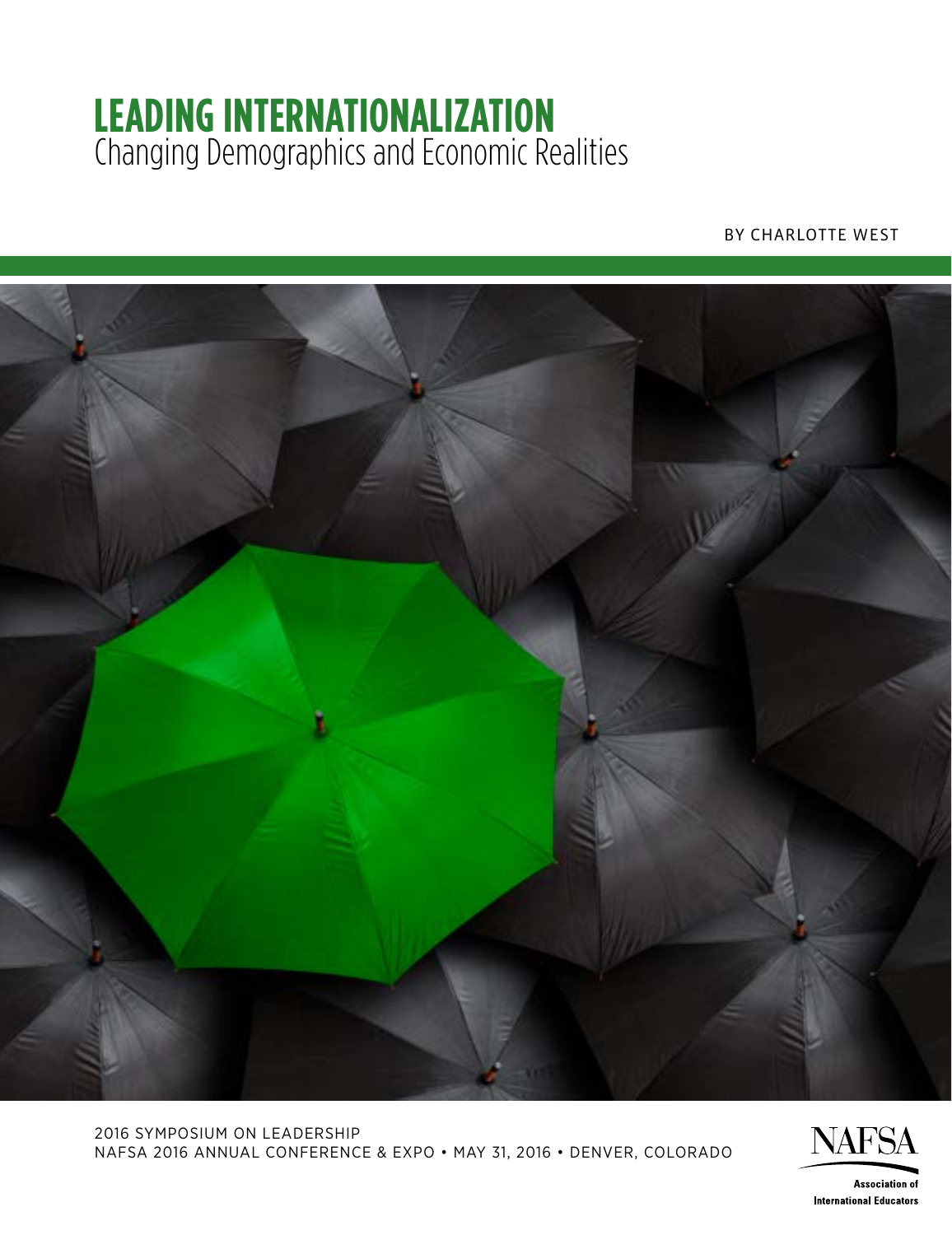#### **ABOUT THE AUTHOR**

Charlotte West, a former Fulbright fellow, is a frequent contributor to NAFSA's award-winning *International Educator* magazine. She lives in Peru.

#### **ABOUT NAFSA**

NAFSA is the largest association of professionals committed exclusively to advancing international higher education. The association provides leadership to its diverse constituencies through establishing principles of good practice and providing professional development opportunities. NAFSA encourages networking among professionals, convenes conferences and collaborative dialogues, and promotes research and knowledge creation to strengthen and serve the field. We lead the way in advocating for a better world through international education.

#### **NOTICE OF LIABILITY**

The information in these documents is distributed on an "as is" basis, without warranty. While every precaution has been taken in the preparation of each document, neither the submitter(s) nor NAFSA shall have any liability to any persons nor entity with respect to any loss or damage caused or alleged to be caused directly or indirectly by the information contained in any of these documents. Please note that while NAFSA verified the website links included in this e-Publication, NAFSA cannot guarantee that every link will be current at the time of download.

#### **ACCEPTABLE USE GUIDELINES**

No part of this publication may be reproduced, stored in a retrieval system, or transmitted in any form or by any means, electronic, mechanical, photocopying, recording, scanning, or otherwise, except as permitted under Section 107 or 108 of the United States Copyright Act, without the prior written permission of the publisher. Requests to the publisher for permission should be addressed to publications@nafsa.org.

Released 2016 © 2016 NAFSA: Association of International Educators. All rights reserved.



**Association of International Educators**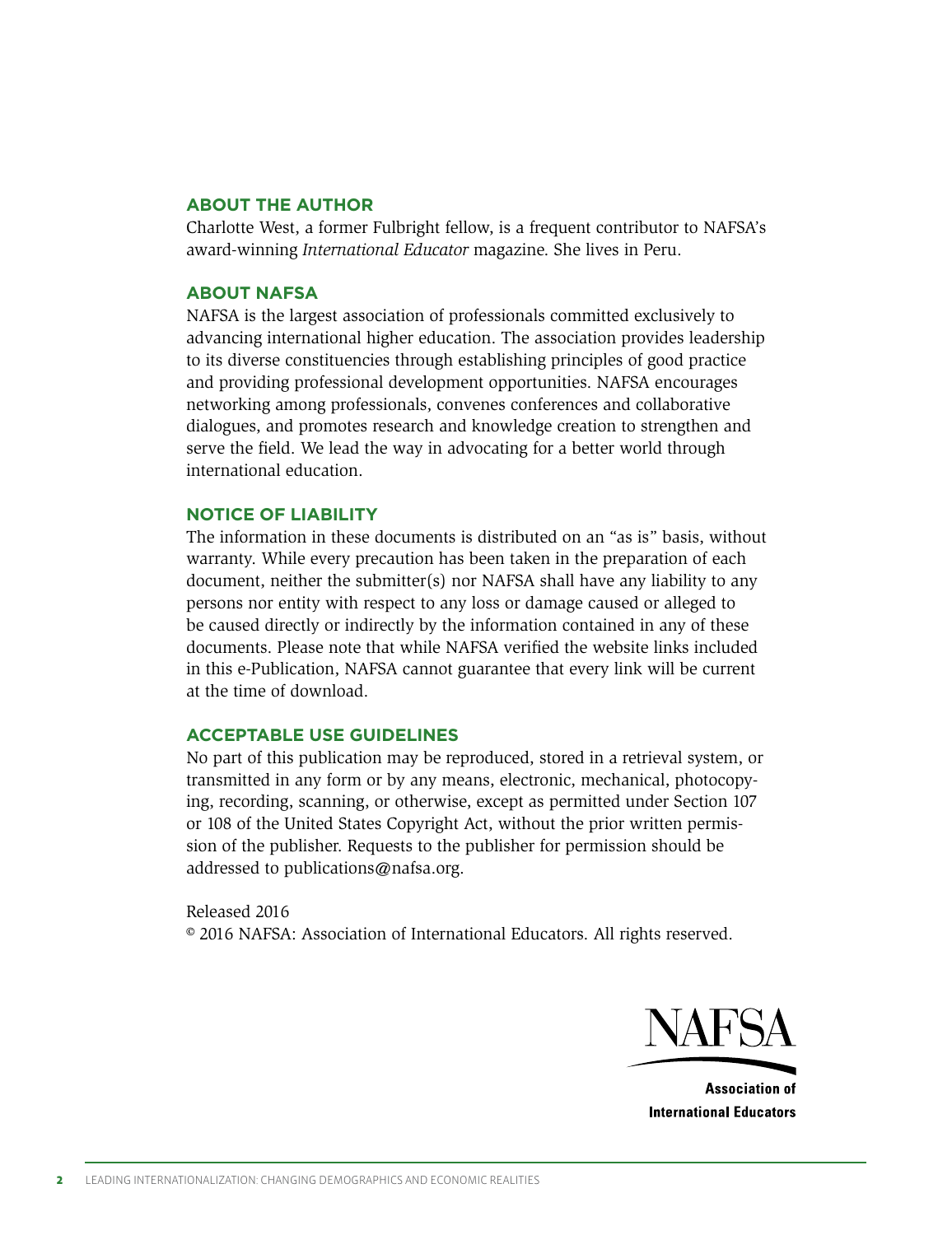







## **LEADING INTERNATIONALIZATION** Changing Demographics and Economic Realities

NAFSA's 2016 Symposium on Leadership, "Leading Internationalization: Changing Demographics and Economic Realities," was held at the NAFSA 2016 Annual Conference & Expo on Tuesday, May 31, in Denver, Colorado. The symposium explored how higher education leaders can balance competing interests and economic pressures in the face of changing demographics and economic realities. More than 150 international education leaders including more than one-third from outside the United States—gathered to hear how institutions are responding to challenges such as an increasing diversity of students, geographic shifts in mobility flows, reprioritization of government funding, and greater emphasis on return on investment. Symposium participants engaged in multiple breakout discussions to network and brainstorm solutions with representatives of similar institutional types from around the world.

Alex Usher, president of Higher Education Strategy Associates, gave the keynote address, "The Shape of Things to Come: The Role of Internationalization in Times of Change." He outlined five trends facing higher education institutions in the twenty-first century, and identified several markets where demand for education will be growing in the next several decades. Usher's presentation was followed by a panel discussion, "Comparative Institutional Perspectives," featuring José Celso Freire Junior, associate provost for international affairs at São Paulo State University (UNESP) and president of FAUBAI (Brazilian Association for International Education); Laura Howard, lecturer at the Universidad de Cádiz and president of the European Association for International Education (EAIE); and Ashish Vaidya, former provost and vice president for academic affairs and current interim president at St. Cloud State University. They provided a comparative view from three regions of the world: Latin America, Europe, and North America.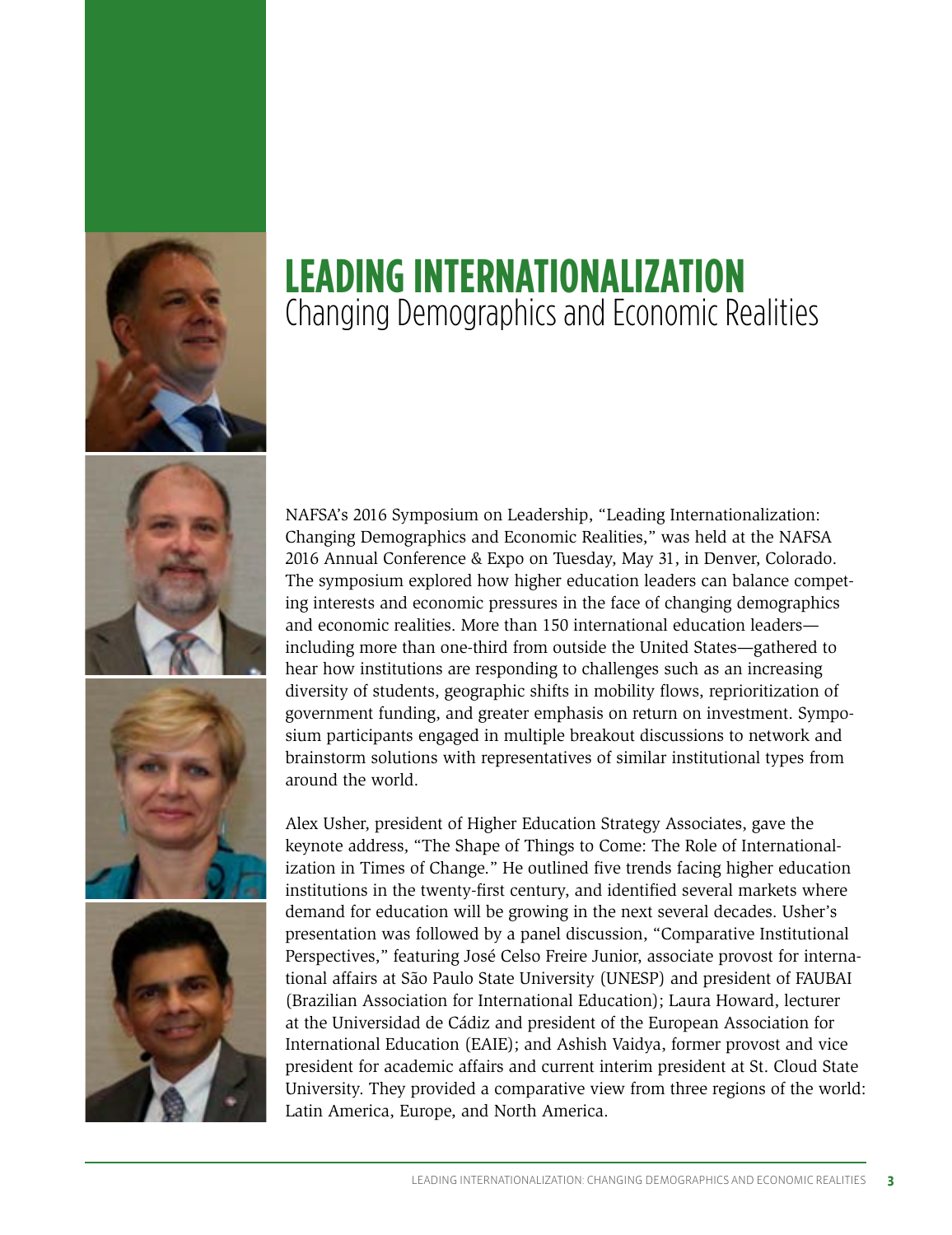Senior international officers from four different institutions then shared their perspectives on leadership in times of change during the final session, "Lessons Learned: Voices from the Field." The panel featured Douglas Palmer, vice president for academic affairs and associate professor of history at Walsh University; Kavita Pandit, associate provost for faculty affairs at Georgia State University and a member of the NAFSA Board of Directors; Mike Proctor, vice president for global initiatives at the University of Arizona; and Jeff Riedinger, vice provost for global affairs at the University of Washington and member of the NAFSA Board of Directors. They each shared scenarios they have encountered at their respective institutions and discussed the lessons they learned in light of the trends Usher identified.

## **RISING DEMAND AND CHANGING DEMOGRAPHICS**

Usher identified five "megatrends" that will affect the global flows of students in the future: rising demand, changing demographics, financial constraints, changing institutional missions, and continued popularity of universities in Europe, Australia, and North America.

One of the major trends is a rising demand for higher education in the developing world, according to Usher. "Demand has more or less peaked within the developed world. But in the rest of the world, there's a lot of room to grow," he said, pointing to countries such as China and India as examples of markets with rising demand.

In developing countries, he explained, one of the simplest ways for students to distinguish themselves is to earn a degree from an English-speaking country. "That means the rising demand for international education will largely be met in developed countries," he said.

He argued that many countries are also experiencing demographic shifts. According to Usher,

# **Comparative Institutional and Regional Perspectives**

More than one-third of all attendees at the 2016 NAFSA Symposium on Leadership were international. In addition to representatives from North America, there were participants from Africa, Asia, Australasia, Europe, and South America. The panel "Comparative Institutional Perspectives" provided insights into developments in international higher education in three regions of the world.

#### **BRAZIL**

José Celso Freire Junior, associate provost for international affairs at São Paulo State University (UNESP), discussed several of the challenges faced by Brazilian higher education institutions in relation to poverty and access.

He described the current situation as "paradoxical": "In Brazil, the public higher education system is free at all levels. However, the lower-income population that attends the free government high schools has little access to public higher education institutions, which are free and have better research programs," he said.

Instead, many middle- and upper-class students who could afford higher quality private secondary education are much better prepared to attend public universities.

However, Freire added that the situation has changed somewhat in recent years with an overall decrease in poverty rates, and social inclusion policies promoted by the Brazilian government have helped increase social equality. "Specifically in higher education, the federal government has doubled the number of university vacancies in Brazil," he said.

According to Freire, the government has also started to assist some public high school students in their transition to public institutions and reserved a number of university spots specifically for the indigenous population. For the private education sector, the government has launched a scholarship program for low-income students to attend private institutions and has provided more educational loans.

#### **EUROPEAN UNION**

Laura Howard, lecturer at the Universidad de Cádiz and EAIE president, presented the findings of a report— Internationalisation of Higher Education—that she coauthored for the European Parliament that provides a comprehensive overview of internationalization of higher education in the current European context.<sup>1</sup> "More and more strategies for internationalization of higher education are being launched in European countries as the governments of these countries start to see internationalization as part of a bigger strategy to position their country in the world.

And there is a growing trend away from ad-hoc internationalization to a far more systematic approach," she said.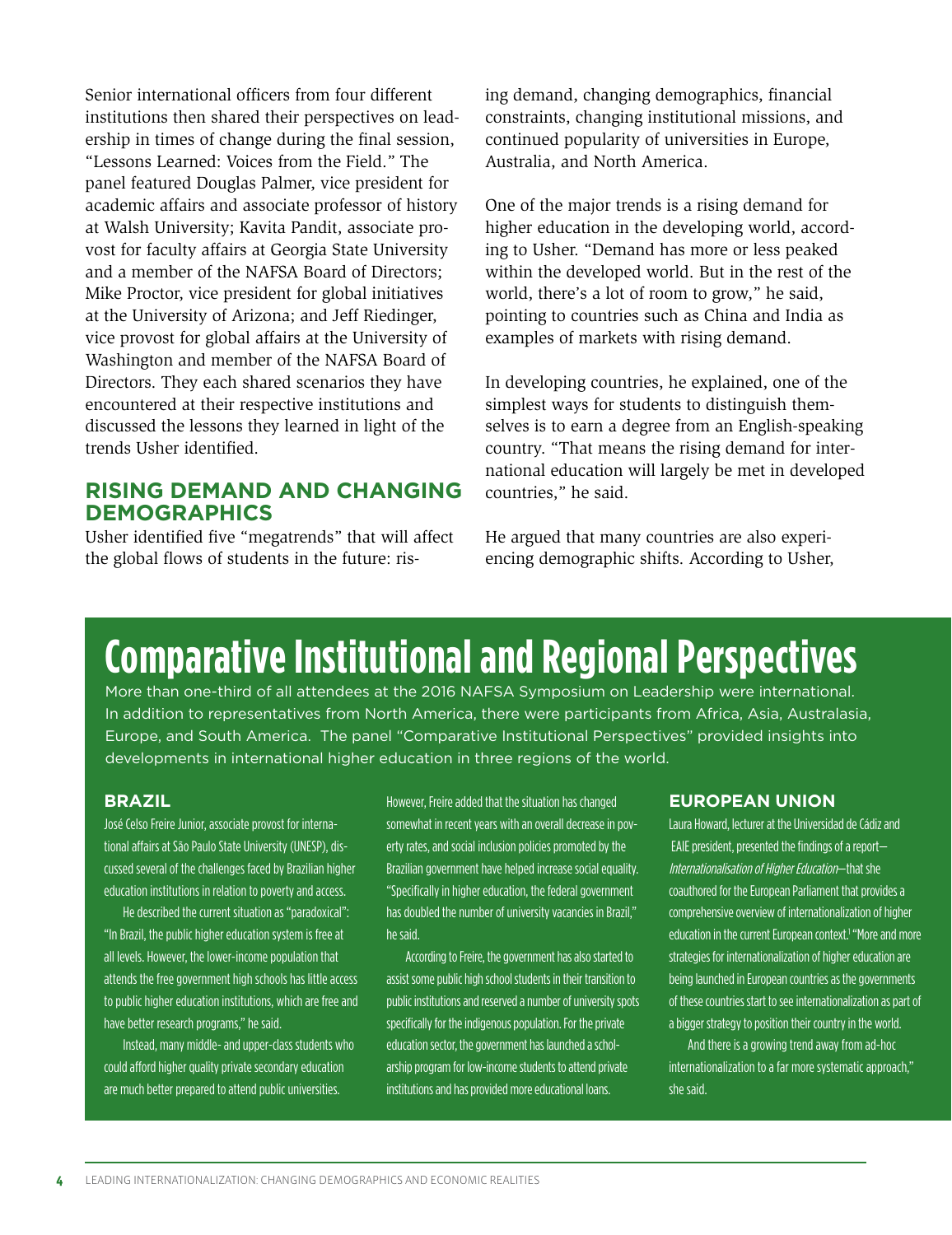

demographics have peaked in Europe and China with continued—albeit slow—growth in the United States. He said that Asia remains the main source of current growth. "Twenty-five years from now, Africa will have the only set of higher education systems that will still be growing," he said.

Declining populations have impacted funding for higher education in some regions. Fewer students, Usher said, means less funding: "Some of the universities that have been most successful at attracting international students, the ones with the highest proportion of international students, are situated in places with really nasty demographics."

## **CHANGING DEMOGRAPHICS AFFECT FUNDING**

According to Usher, changing demographics can also impact government funding. "If you don't have an expanding youth population, the argument for higher education funding is trickier. We've seen that in countries all over the developed world," he explained.

"The choice that many public institutions around the world face is between having leaner institutions...and having higher fees."

With less funding per student, universities therefore have increased incentive to find alternative sources of income. For some institutions, the

In addition, national internationalization strategies are impacting institutional strategies. "We're seeing a clear trend towards policy cascade...If there is no national strategy in place, institutions are developing their own responses," she explained.

She added that as a result, universities are often under pressure to meet quantitative targets: "This means that institutions are under pressure to focus on numbers rather than outcomes."

Other trends in Europe that she identified include insufficient funding for higher education, particularly in Central and Eastern Europe; increasing privatization; expectations that institutions will make key contributions to national development in terms of the quality of graduates and transferrable knowledge; increasing competition; and an increased move toward incorporating digital learning into internationalization strategies.

Howard added that in countries where they are seeing a rising number of students, there is a debate about "quantity versus quality:" "As student numbers rise, some countries and universities are starting towards improving the quality of what those students experience rather than just focusing on the numbers of those students."

#### **UNITED STATES**

Ashish Vaidya, former provost and vice president for academic affairs and current interim president at St. Cloud State University in Minnesota, pointed to what he calls the "iron triangle" of "access, quality, and cost" as the primary challenges facing U.S. higher education. "We have had to provide more access, we need to control cost, and in fact reduce costs and at the same time we must provide excellent quality. This is the greatest challenge that we've been grappling with for the last 10 years or so. Two- and four-year public institutions in the United States have actually seen a decline in funding," he said.

Vaidya also discussed the changing demographics of students in the United States in relation to achievement. He cited demographer William Frey of the Brookings

Institution, who recently predicted that college graduation rates would start to decline in 2020 based on current demographics. He added that the college enrollment rate of students from the poorest 20 percent of the population has decreased by 10 percent over the last five years, the greatest sustained decline in college-going for the poor in 40 years. He said that internationalization might be a way to help close the achievement gap. "At St. Cloud State University we prepare students for life, work, and citizenship in the twenty-first century. That drives everything we do: our curriculum, our relationship with the community, and our global engagement strategies that we follow," Vaidya said.

He concluded by saying that an important aspect of St. Cloud State University's approach to internationalization is increasing study abroad opportunities for underrepresented students. "Since study abroad is a high-impact practice which increases student engagement, this is an example of how we are working to close the achievement gap," he said.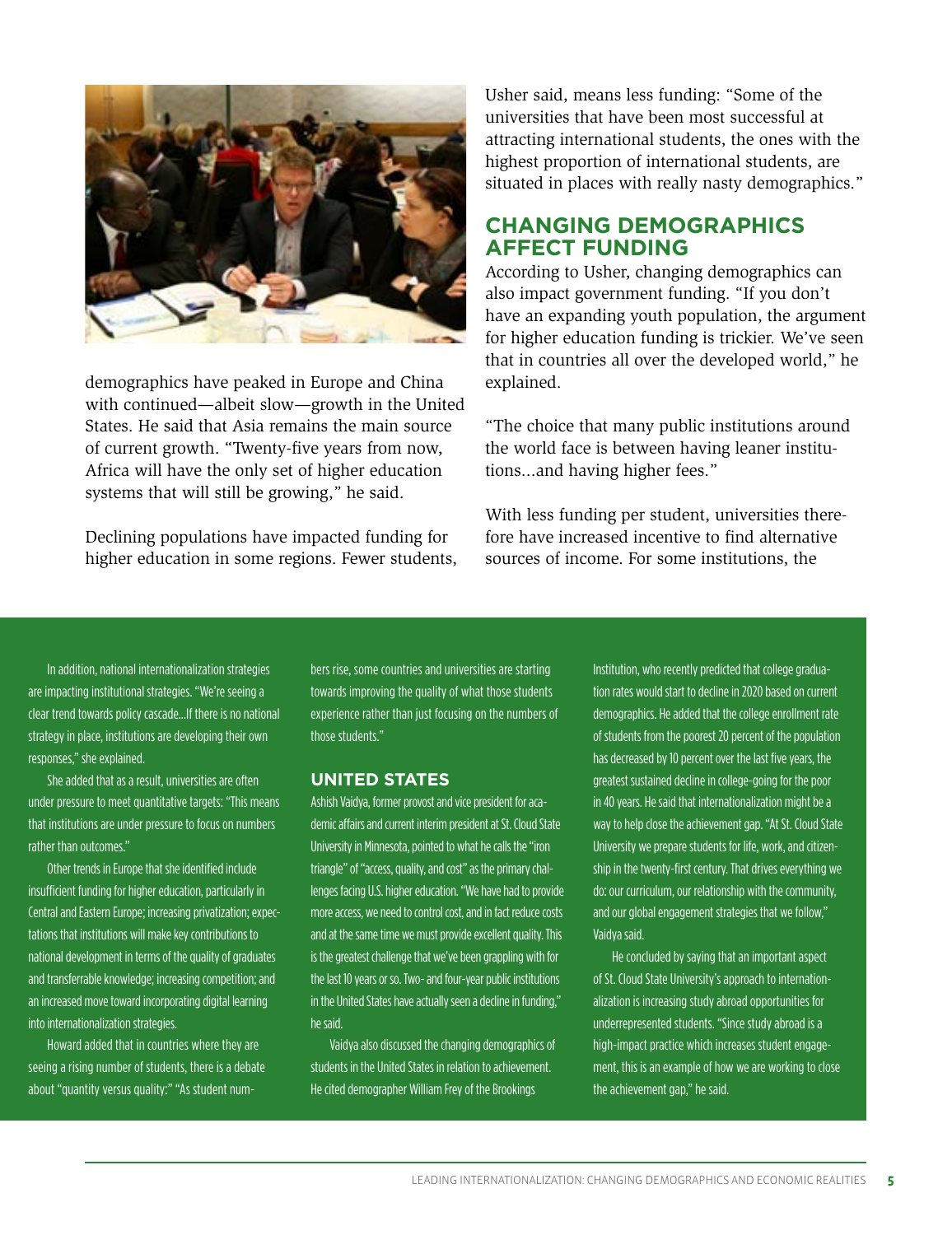solution is recruiting international students. Others might seek grant funding, which is not always sustainable once the seed funding dries up.

Mike Proctor discussed the pressure he as Arizona State University's (ASU) senior international officer has faced in light of a 60 percent decline in state funding over the last five years. He presented a scenario in which ASU had received a grant from the Mexican government to help create a youth development network across Mexico. After a successful first year, ASU received news that the grant had been suspended. Palmer faced the dilemma of what to do about the staff members they had hired using grant money.

"(The question is) how do you avoid the risk of having to eliminate people if funding changes," Palmer said.

Many institutions look to grants in order to supplement funding and they run the risk of being left in the lurch if the grant funding abruptly ends. Palmer said institutions need to focus on strategic planning and diversifying their funding.

"The key is to look at what sort of services an office needs to provide to operate in a given space. Then commit to the right balance of direct and indirect costing to be able to fund the needed positions on a sustained basis. If you are not going to simply central-fund a new position, you have to be able to create enough workflow to sustain the positions from other sources if the startup goes away," Palmer explained.

He added that many international agencies are not particularly happy with the high overheads of U.S. institutions: "The key is to look at the actual and preferably extraordinary—support or other services provided and be able to cost them out and reflect them as a direct cost, consistent with applicable rules on both the institutional side and the funding side."

## **CLOSER CONNECTIONS TO GLOBAL BUSINESS**

Usher also pointed out that universities have a major role to play in the global economy. As a consequence, higher education institutions are becoming increasingly interconnected with business through global supply chains. "Former industrial centers have become centers of high-tech production, and there is always an educational institution at the center of that transformation," he said.

"As a university, we need to be engaged with the wider community…"

He argued that the most successful institutions are located in urban centers, engaged in the local economy, and the boundaries between universities and surrounding businesses are increasingly permeable. This has led to a reorientation of universi-

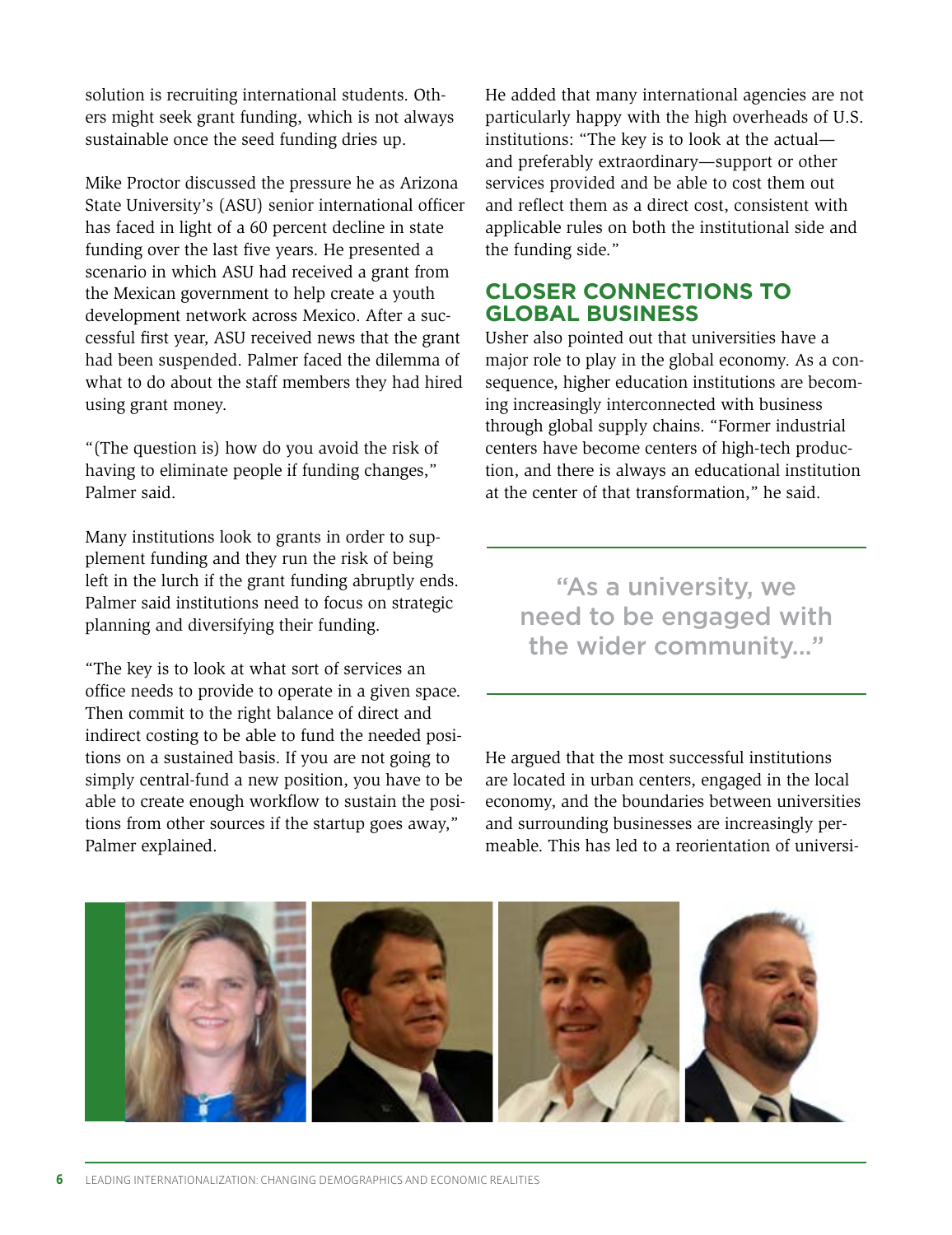

ties' teaching and research missions toward closer collaboration with the private sector. "You can't tell where the institutions begin and businesses end," Usher said.

The University of Washington (UW), based in Seattle, is an example of an institution with increasing permeability with the local business community. "As a university, we need to be engaged with the wider community, be involved efforts to improve the region's competitiveness and join in the local community's efforts to attract foreign direct investment to bolster the economy," said Jeff Riedinger, UW vice provost for global affairs and SIO.

The UW has recently launched the Global Innovation Exchange<sup>2</sup> in collaboration with Tsinghua University in China and with foundational support from Microsoft. "We had to answer the question, 'how do we as a university bring our global partners to Seattle in a way that creates new degree opportunities, encourages corporations to come here, and strengthens the companies that are here already?'," Riedinger said.

Through the exchange, faculty from UW and Tsinghua will teach in new degree and certificate programs, such as a recently launched master's of science in technology innovation. Microsoft employees may participate as students, mentors and project advisors, and in some cases, instructors. "There's only one city in America right now that has China's leading research university building a physical presence," Riedinger said.

> "You can't tell where the institutions begin and businesses end."

"The vision of GIX is to be a global partnership between major research universities and innovative corporations to develop future thought leaders in innovation. Our goal is to help solve some of the world's most pressing problems through cross-con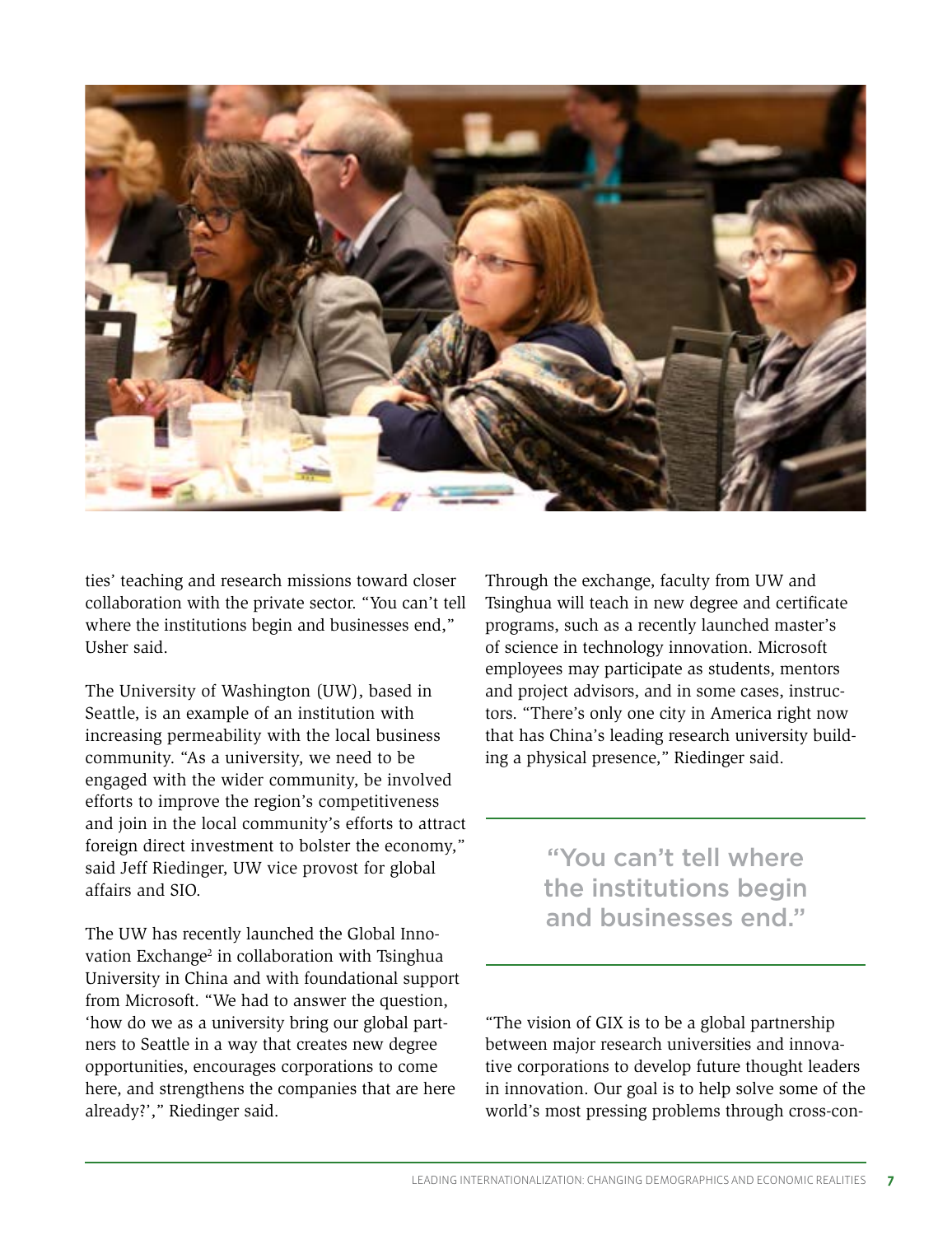tinent collaborations, not just encourage corporations to come here," he added.

Usher added that many developing countries, which are still building their educational systems, are being left behind in terms of these global developments. He argued that investments in higher education, with the possible exception of China, are the result—rather than the cause—of industrialization. "Don't believe the hype that there are all these universities in developing countries that are about to rival those in North America. For the very foreseeable future, European, North American, and Australian institutions are going to have a huge advantage," Usher predicted.



## **NAVIGATING LEADERSHIP CHANGES AS AN SIO**

Kavita Pandit recently became associate provost for faculty affairs at Georgia State University after holding positions as associate provost for international education at the University of Georgia and senior vice provost at the State

University of New York (SUNY) system. She offered advice to SIOs who might be transitioning to new roles at their institutions, or who might be experiencing changes in institutional leadership.

For SIOs who have new leaders joining their institutions, she advised: "Don't make the assumption of thinking you know what your new boss wants."

She also said that many SIOs see their role as trying to convince their new boss to buy into their current goals for internationalization. "SIOs can be so wedded to the strategic plan they've developed, and the direction they are going, that they see their job as getting the new person coming in to understand what they're doing. So much effort is put into convincing them—or getting them up to speed—rather than really listening to what they may want of you," Pandit explained.

"Seek out your new boss's perspective early on. Your ability to very early on respond to what the boss wants and do it successfully will go a long way," she recommended.

## **HOW MEGATRENDS IMPACT GLOBAL STUDENT MOBILITY**

When analyzing global student mobility trends, Usher looks at seven factors: growth of the youth population, the viability of the middle class, domestic opportunities to study at top universities, desire to immigrate, who pays for education abroad, exchange rate risk, and political risk. He shared his analysis of the top 10 countries that send students abroad.

According to Usher, countries such as China, Korea, Vietnam, and Germany will continue to face demographic declines, although he expects the supply of students from China to continue to grow in the near future. France and the United States will continue to have limited growth. On the other hand, the youth population in countries like India, Malaysia, Saudi Arabia, and Nigeria will continue to grow.

Usher also predicted that the United States, Korea, Germany, and France will continue to have a strong middle class, with a growing middle class in China, India, Malaysia, and Saudi Arabia.

Usher added that in terms of domestic opportunities to study at top universities, China is an example of a country that has consciously avoided expanding the number of spots at its top universities. It has focused on developing quality and has allowed other universities to grow. Usher expects countries such as Nigeria, Vietnam, India, and Saudi Arabia, with less developed national educational systems, to continue to send their students abroad.

Another factor that Usher said impacts global student flows is whether education is seen as a pathway to immigration. He pointed to the United Kingdom as an example of a country that has seen a decline in international applications due to restrictive immigration policies. "One of the big things that Australia and Canada have gotten right is using higher education as a way in for immigration," Usher said.

According to Usher, Malaysia, China, India, Vietnam and Nigeria are countries with a high demand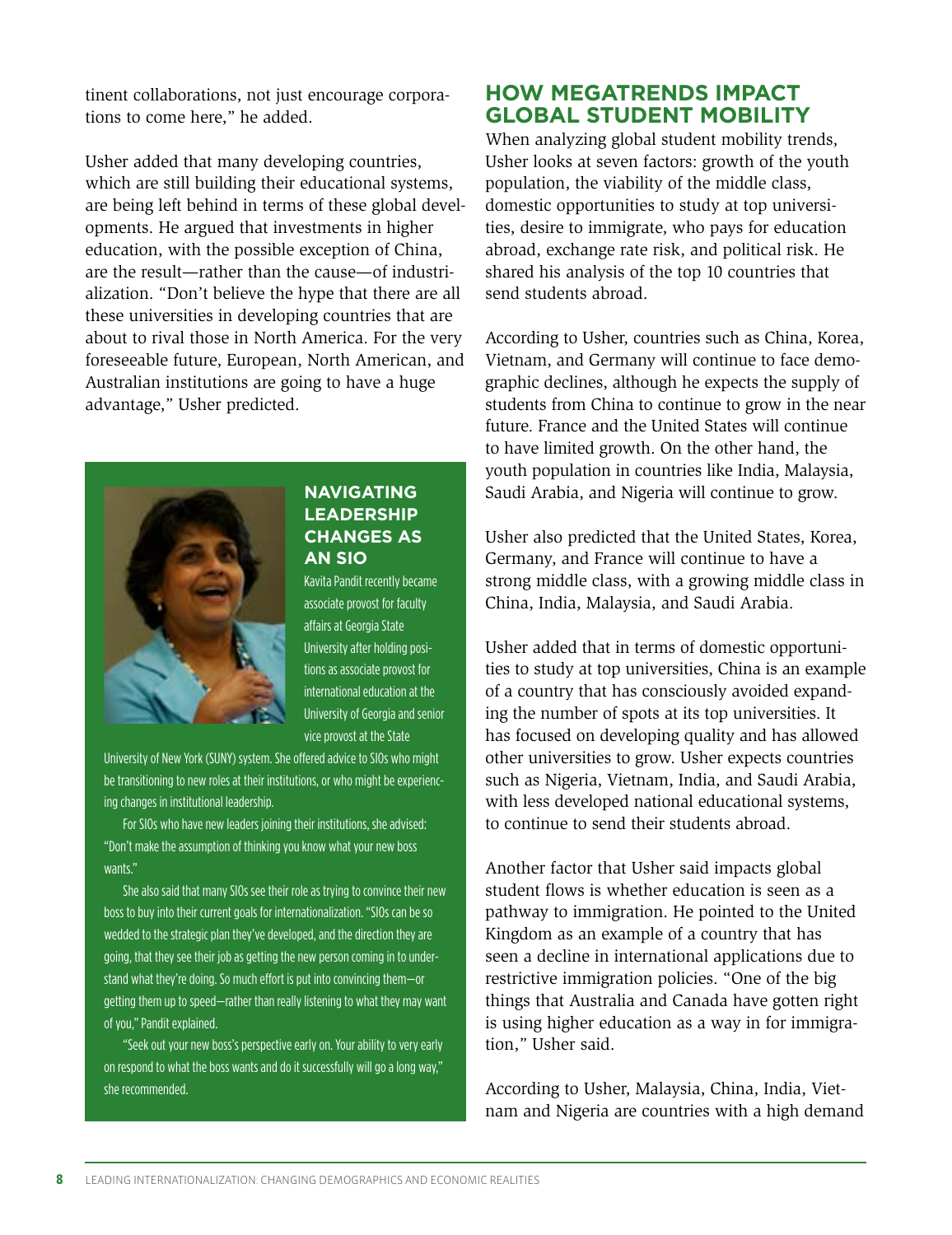

for immigration abroad: "The desire to immigrate really changes how students search. If you ask students from Germany, for instance, why they picked a particular university, the answer is there was a specific program. A student from India or Vietnam would say, 'I wanted to go to the United States.'"

"If you're recruiting in these countries where the demand for immigration is high, I've got one piece of advice for you: speed up your admissions decisions," he added.

Usher also sees countries where families finance higher education abroad as durable markets. He pointed to the recent drop-off in student flows from countries such as Brazil and Saudi Arabia, which have both had large-scale scholarship programs in recent years. "Brazil looked like a really good bet four or five years ago," Usher said.

He added that markets, such as South Korea and China, where families pay for education out of

savings rather than current spending, are also more stable.

He concluded by touching on the role of economic/exchange rate risk and political risk. Nigeria, for example, poses both economic and political risks, as its economy is reliant on a single export oil—and the government has recently introduced foreign exchange controls in a bid to prop up its currency, including funds for study abroad.

## **CREATING A UNIQUE VALUE PROPOSITION**

Usher concluded his keynote by challenging institutional leaders to rethink their educational offerings in global terms. "One of the most difficult challenges that I see institutions grappling with is whether or not they have a globally meaningful, unique value proposition. A lot of institutions have developed their value proposition in very local terms. That means nothing to international students…," Usher said.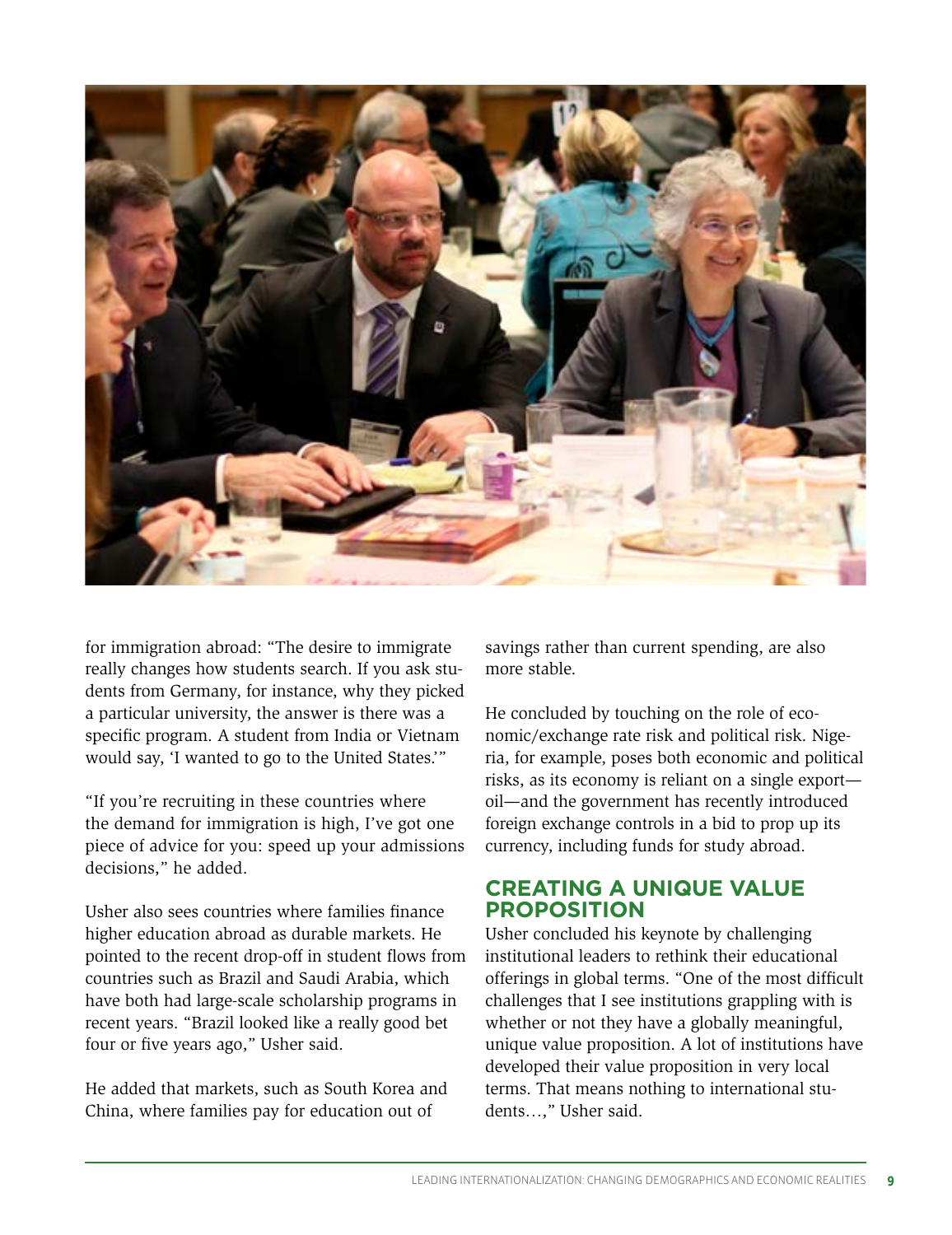However, a global perspective can also appeal to domestic students. An example of an institution that has created a unique value proposition based on its international programs is Walsh University, a small, private Catholic institution in northeastern

"We had to understand not just the expenditure impact of having a campus in Rome, but also the revenue impact."

Ohio. In 2006 Walsh inherited a 20-acre campus in Castel Gandolfo, just outside of Rome, Italy. To take over the campus, Walsh had to undertake a multimillion dollar capital improvement project and sign a lease covering rent, staff, and the overall operating budget for the campus. Between 2010 and 2015, Walsh faced a decline in enrollment at

home and encountered a dilemma when the Rome campus lease came up for renewal. It needed to come up with strategies to make the campus financially sustainable in the long term.

Because many Walsh students are first-generation college students and come from low-income backgrounds, study abroad is not always a viable option. Walsh decided to send cohorts of 15 students to Castel Gandolfo for eight-week terms, which meant less of a time and financial commitment for students and also opened up spots in the on-campus residence halls in Ohio. "We found some creative ways to build success. We had to understand not just the expenditure impact of having a campus in Rome, but also the revenue impact. If we can get 45 students over the course of an academic year, that in essence frees up 45 beds in our residence halls. It was going to financially benefit the university if we could keep that enrollment number (in Rome) up," Palmer said.

Now, some students say that they choose Walsh precisely because it has a campus in Rome. "As a